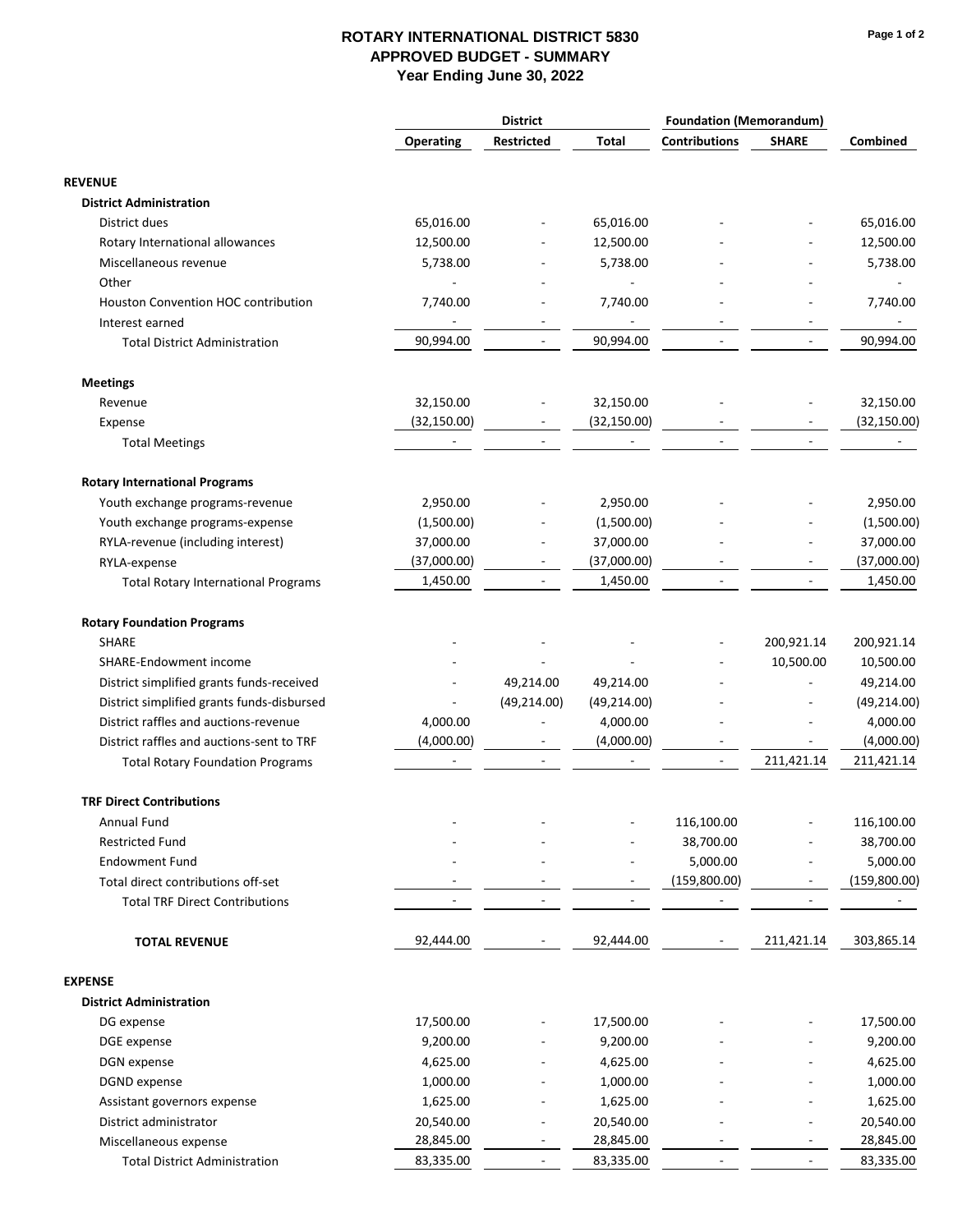### **Page 2 of 2**

| <b>Total</b><br><b>Contributions</b><br><b>SHARE</b><br><b>Operating</b><br><b>Restricted</b><br>750.00<br>750.00<br><b>Public Relations Expense</b><br>750.00<br>750.00<br><b>Membership Expense</b><br><b>Rotary International Programs</b><br>Youth exchange programs-administration<br>750.00<br>750.00<br>SCRYE-dues and meetings<br>1,650.00<br>1,650.00<br>Interact/Rotoract<br>500.00<br>500.00<br>2,250.00<br>2,250.00<br>4-way speech contest<br>$\overline{\phantom{0}}$<br>5,150.00<br>5,150.00<br><b>Total Rotary International Programs</b><br><b>Rotary Foundation Programs</b><br>Foundation committee<br>1,000.00<br>1,000.00<br>SHARE-World Fund<br>105,710.57<br>SHARE-DDF-PolioPlus<br>21,142.00<br>49,214.00<br>SHARE-DDF-district grant<br>15,000.00<br>SHARE-DDF-global scholarship grants<br>SHARE-DDF-global humanitarian grants<br>20,354.57<br>TRF programs-other<br>$\overline{\phantom{a}}$<br>1,000.00<br>1,000.00<br>211,421.14<br>$\overline{\phantom{a}}$<br><b>Total Rotary Foundation Programs</b><br>۰<br>90,985.00<br>90,985.00<br>211,421.14<br><b>TOTAL EXPENSE</b><br>$\overline{\phantom{a}}$<br>$\overline{\phantom{a}}$<br><b>NET REVENUE (EXPENSE)</b><br>1,459.00<br>1,459.00<br><b>Transfers between funds</b><br>1,459.00<br>1,459.00<br><b>NET CHANGE IN FUND BALANCE</b><br><b>FUND BALANCE-BEGINNING OF YEAR</b><br>(597.44)<br>(597.44)<br><b>District Operating Fund</b><br>District Specified Fund-RYLA<br>25,050.58<br>25,050.58<br>25,050.58<br>$\overline{\phantom{a}}$<br>$\overline{a}$<br>Restricted Fund - Grants<br>593.80<br>593.80<br><b>TRF-DDF Carryover</b><br>50,467.21<br>TRF - No Cash Value Foundation Points<br>55,669.04<br>$\blacksquare$<br>$\overline{\phantom{a}}$<br>175,228.42<br>TRF-Endowment<br>$\blacksquare$<br>٠<br>٠<br>24,453.14<br>593.80<br>25,046.94<br>230,897.46<br>50,467.21<br>TOTAL FUND BALANCE-BEGINNING OF YEAR<br><b>FUND BALANCE-END OF YEAR</b> |                                | <b>District</b> |  |        | <b>Foundation (Memorandum)</b> |  |            |
|-----------------------------------------------------------------------------------------------------------------------------------------------------------------------------------------------------------------------------------------------------------------------------------------------------------------------------------------------------------------------------------------------------------------------------------------------------------------------------------------------------------------------------------------------------------------------------------------------------------------------------------------------------------------------------------------------------------------------------------------------------------------------------------------------------------------------------------------------------------------------------------------------------------------------------------------------------------------------------------------------------------------------------------------------------------------------------------------------------------------------------------------------------------------------------------------------------------------------------------------------------------------------------------------------------------------------------------------------------------------------------------------------------------------------------------------------------------------------------------------------------------------------------------------------------------------------------------------------------------------------------------------------------------------------------------------------------------------------------------------------------------------------------------------------------------------------------------------------------------------------------------------------------------------------------------------------------|--------------------------------|-----------------|--|--------|--------------------------------|--|------------|
|                                                                                                                                                                                                                                                                                                                                                                                                                                                                                                                                                                                                                                                                                                                                                                                                                                                                                                                                                                                                                                                                                                                                                                                                                                                                                                                                                                                                                                                                                                                                                                                                                                                                                                                                                                                                                                                                                                                                                     |                                |                 |  |        |                                |  | Combined   |
|                                                                                                                                                                                                                                                                                                                                                                                                                                                                                                                                                                                                                                                                                                                                                                                                                                                                                                                                                                                                                                                                                                                                                                                                                                                                                                                                                                                                                                                                                                                                                                                                                                                                                                                                                                                                                                                                                                                                                     |                                |                 |  |        |                                |  | 750.00     |
|                                                                                                                                                                                                                                                                                                                                                                                                                                                                                                                                                                                                                                                                                                                                                                                                                                                                                                                                                                                                                                                                                                                                                                                                                                                                                                                                                                                                                                                                                                                                                                                                                                                                                                                                                                                                                                                                                                                                                     |                                |                 |  |        |                                |  | 750.00     |
|                                                                                                                                                                                                                                                                                                                                                                                                                                                                                                                                                                                                                                                                                                                                                                                                                                                                                                                                                                                                                                                                                                                                                                                                                                                                                                                                                                                                                                                                                                                                                                                                                                                                                                                                                                                                                                                                                                                                                     |                                |                 |  |        |                                |  |            |
|                                                                                                                                                                                                                                                                                                                                                                                                                                                                                                                                                                                                                                                                                                                                                                                                                                                                                                                                                                                                                                                                                                                                                                                                                                                                                                                                                                                                                                                                                                                                                                                                                                                                                                                                                                                                                                                                                                                                                     |                                |                 |  |        |                                |  | 750.00     |
|                                                                                                                                                                                                                                                                                                                                                                                                                                                                                                                                                                                                                                                                                                                                                                                                                                                                                                                                                                                                                                                                                                                                                                                                                                                                                                                                                                                                                                                                                                                                                                                                                                                                                                                                                                                                                                                                                                                                                     |                                |                 |  |        |                                |  | 1,650.00   |
|                                                                                                                                                                                                                                                                                                                                                                                                                                                                                                                                                                                                                                                                                                                                                                                                                                                                                                                                                                                                                                                                                                                                                                                                                                                                                                                                                                                                                                                                                                                                                                                                                                                                                                                                                                                                                                                                                                                                                     |                                |                 |  |        |                                |  | 500.00     |
|                                                                                                                                                                                                                                                                                                                                                                                                                                                                                                                                                                                                                                                                                                                                                                                                                                                                                                                                                                                                                                                                                                                                                                                                                                                                                                                                                                                                                                                                                                                                                                                                                                                                                                                                                                                                                                                                                                                                                     |                                |                 |  |        |                                |  | 2,250.00   |
|                                                                                                                                                                                                                                                                                                                                                                                                                                                                                                                                                                                                                                                                                                                                                                                                                                                                                                                                                                                                                                                                                                                                                                                                                                                                                                                                                                                                                                                                                                                                                                                                                                                                                                                                                                                                                                                                                                                                                     |                                |                 |  |        |                                |  | 5,150.00   |
|                                                                                                                                                                                                                                                                                                                                                                                                                                                                                                                                                                                                                                                                                                                                                                                                                                                                                                                                                                                                                                                                                                                                                                                                                                                                                                                                                                                                                                                                                                                                                                                                                                                                                                                                                                                                                                                                                                                                                     |                                |                 |  |        |                                |  |            |
|                                                                                                                                                                                                                                                                                                                                                                                                                                                                                                                                                                                                                                                                                                                                                                                                                                                                                                                                                                                                                                                                                                                                                                                                                                                                                                                                                                                                                                                                                                                                                                                                                                                                                                                                                                                                                                                                                                                                                     |                                |                 |  |        |                                |  | 1,000.00   |
|                                                                                                                                                                                                                                                                                                                                                                                                                                                                                                                                                                                                                                                                                                                                                                                                                                                                                                                                                                                                                                                                                                                                                                                                                                                                                                                                                                                                                                                                                                                                                                                                                                                                                                                                                                                                                                                                                                                                                     |                                |                 |  |        |                                |  | 105,710.57 |
|                                                                                                                                                                                                                                                                                                                                                                                                                                                                                                                                                                                                                                                                                                                                                                                                                                                                                                                                                                                                                                                                                                                                                                                                                                                                                                                                                                                                                                                                                                                                                                                                                                                                                                                                                                                                                                                                                                                                                     |                                |                 |  |        |                                |  | 21,142.00  |
|                                                                                                                                                                                                                                                                                                                                                                                                                                                                                                                                                                                                                                                                                                                                                                                                                                                                                                                                                                                                                                                                                                                                                                                                                                                                                                                                                                                                                                                                                                                                                                                                                                                                                                                                                                                                                                                                                                                                                     |                                |                 |  |        |                                |  | 49,214.00  |
|                                                                                                                                                                                                                                                                                                                                                                                                                                                                                                                                                                                                                                                                                                                                                                                                                                                                                                                                                                                                                                                                                                                                                                                                                                                                                                                                                                                                                                                                                                                                                                                                                                                                                                                                                                                                                                                                                                                                                     |                                |                 |  |        |                                |  | 15,000.00  |
|                                                                                                                                                                                                                                                                                                                                                                                                                                                                                                                                                                                                                                                                                                                                                                                                                                                                                                                                                                                                                                                                                                                                                                                                                                                                                                                                                                                                                                                                                                                                                                                                                                                                                                                                                                                                                                                                                                                                                     |                                |                 |  |        |                                |  | 20,354.57  |
|                                                                                                                                                                                                                                                                                                                                                                                                                                                                                                                                                                                                                                                                                                                                                                                                                                                                                                                                                                                                                                                                                                                                                                                                                                                                                                                                                                                                                                                                                                                                                                                                                                                                                                                                                                                                                                                                                                                                                     |                                |                 |  |        |                                |  |            |
|                                                                                                                                                                                                                                                                                                                                                                                                                                                                                                                                                                                                                                                                                                                                                                                                                                                                                                                                                                                                                                                                                                                                                                                                                                                                                                                                                                                                                                                                                                                                                                                                                                                                                                                                                                                                                                                                                                                                                     |                                |                 |  |        |                                |  | 212,421.14 |
|                                                                                                                                                                                                                                                                                                                                                                                                                                                                                                                                                                                                                                                                                                                                                                                                                                                                                                                                                                                                                                                                                                                                                                                                                                                                                                                                                                                                                                                                                                                                                                                                                                                                                                                                                                                                                                                                                                                                                     |                                |                 |  |        |                                |  | 302,406.14 |
|                                                                                                                                                                                                                                                                                                                                                                                                                                                                                                                                                                                                                                                                                                                                                                                                                                                                                                                                                                                                                                                                                                                                                                                                                                                                                                                                                                                                                                                                                                                                                                                                                                                                                                                                                                                                                                                                                                                                                     |                                |                 |  |        |                                |  | 1,459.00   |
|                                                                                                                                                                                                                                                                                                                                                                                                                                                                                                                                                                                                                                                                                                                                                                                                                                                                                                                                                                                                                                                                                                                                                                                                                                                                                                                                                                                                                                                                                                                                                                                                                                                                                                                                                                                                                                                                                                                                                     |                                |                 |  |        |                                |  |            |
|                                                                                                                                                                                                                                                                                                                                                                                                                                                                                                                                                                                                                                                                                                                                                                                                                                                                                                                                                                                                                                                                                                                                                                                                                                                                                                                                                                                                                                                                                                                                                                                                                                                                                                                                                                                                                                                                                                                                                     |                                |                 |  |        |                                |  | 1,459.00   |
|                                                                                                                                                                                                                                                                                                                                                                                                                                                                                                                                                                                                                                                                                                                                                                                                                                                                                                                                                                                                                                                                                                                                                                                                                                                                                                                                                                                                                                                                                                                                                                                                                                                                                                                                                                                                                                                                                                                                                     |                                |                 |  |        |                                |  |            |
|                                                                                                                                                                                                                                                                                                                                                                                                                                                                                                                                                                                                                                                                                                                                                                                                                                                                                                                                                                                                                                                                                                                                                                                                                                                                                                                                                                                                                                                                                                                                                                                                                                                                                                                                                                                                                                                                                                                                                     |                                |                 |  |        |                                |  | (597.44)   |
|                                                                                                                                                                                                                                                                                                                                                                                                                                                                                                                                                                                                                                                                                                                                                                                                                                                                                                                                                                                                                                                                                                                                                                                                                                                                                                                                                                                                                                                                                                                                                                                                                                                                                                                                                                                                                                                                                                                                                     |                                |                 |  |        |                                |  |            |
|                                                                                                                                                                                                                                                                                                                                                                                                                                                                                                                                                                                                                                                                                                                                                                                                                                                                                                                                                                                                                                                                                                                                                                                                                                                                                                                                                                                                                                                                                                                                                                                                                                                                                                                                                                                                                                                                                                                                                     |                                |                 |  |        |                                |  | 593.80     |
|                                                                                                                                                                                                                                                                                                                                                                                                                                                                                                                                                                                                                                                                                                                                                                                                                                                                                                                                                                                                                                                                                                                                                                                                                                                                                                                                                                                                                                                                                                                                                                                                                                                                                                                                                                                                                                                                                                                                                     |                                |                 |  |        |                                |  | 50,467.21  |
|                                                                                                                                                                                                                                                                                                                                                                                                                                                                                                                                                                                                                                                                                                                                                                                                                                                                                                                                                                                                                                                                                                                                                                                                                                                                                                                                                                                                                                                                                                                                                                                                                                                                                                                                                                                                                                                                                                                                                     |                                |                 |  |        |                                |  | 55,669.04  |
|                                                                                                                                                                                                                                                                                                                                                                                                                                                                                                                                                                                                                                                                                                                                                                                                                                                                                                                                                                                                                                                                                                                                                                                                                                                                                                                                                                                                                                                                                                                                                                                                                                                                                                                                                                                                                                                                                                                                                     |                                |                 |  |        |                                |  | 175,228.42 |
|                                                                                                                                                                                                                                                                                                                                                                                                                                                                                                                                                                                                                                                                                                                                                                                                                                                                                                                                                                                                                                                                                                                                                                                                                                                                                                                                                                                                                                                                                                                                                                                                                                                                                                                                                                                                                                                                                                                                                     |                                |                 |  |        |                                |  | 306,411.61 |
|                                                                                                                                                                                                                                                                                                                                                                                                                                                                                                                                                                                                                                                                                                                                                                                                                                                                                                                                                                                                                                                                                                                                                                                                                                                                                                                                                                                                                                                                                                                                                                                                                                                                                                                                                                                                                                                                                                                                                     |                                |                 |  |        |                                |  |            |
|                                                                                                                                                                                                                                                                                                                                                                                                                                                                                                                                                                                                                                                                                                                                                                                                                                                                                                                                                                                                                                                                                                                                                                                                                                                                                                                                                                                                                                                                                                                                                                                                                                                                                                                                                                                                                                                                                                                                                     | <b>District Operating Fund</b> | 861.56          |  | 861.56 |                                |  | 861.56     |
| District Specified Fund-RYLA<br>25,050.58<br>25,050.58                                                                                                                                                                                                                                                                                                                                                                                                                                                                                                                                                                                                                                                                                                                                                                                                                                                                                                                                                                                                                                                                                                                                                                                                                                                                                                                                                                                                                                                                                                                                                                                                                                                                                                                                                                                                                                                                                              |                                |                 |  |        |                                |  | 25,050.58  |
| Restricted Fund - Grants<br>593.80<br>593.80<br>$\overline{a}$                                                                                                                                                                                                                                                                                                                                                                                                                                                                                                                                                                                                                                                                                                                                                                                                                                                                                                                                                                                                                                                                                                                                                                                                                                                                                                                                                                                                                                                                                                                                                                                                                                                                                                                                                                                                                                                                                      |                                |                 |  |        |                                |  | 593.80     |
| <b>TRF-DDF Carryover</b><br>50,467.21                                                                                                                                                                                                                                                                                                                                                                                                                                                                                                                                                                                                                                                                                                                                                                                                                                                                                                                                                                                                                                                                                                                                                                                                                                                                                                                                                                                                                                                                                                                                                                                                                                                                                                                                                                                                                                                                                                               |                                |                 |  |        |                                |  | 50,467.21  |
| TRF - No Cash Value Foundation Points<br>55,669.04<br>$\blacksquare$<br>$\overline{\phantom{a}}$                                                                                                                                                                                                                                                                                                                                                                                                                                                                                                                                                                                                                                                                                                                                                                                                                                                                                                                                                                                                                                                                                                                                                                                                                                                                                                                                                                                                                                                                                                                                                                                                                                                                                                                                                                                                                                                    |                                |                 |  |        |                                |  | 55,669.04  |
| 175,228.42<br>TRF-Endowment<br>$\overline{\phantom{a}}$<br>$\overline{\phantom{a}}$                                                                                                                                                                                                                                                                                                                                                                                                                                                                                                                                                                                                                                                                                                                                                                                                                                                                                                                                                                                                                                                                                                                                                                                                                                                                                                                                                                                                                                                                                                                                                                                                                                                                                                                                                                                                                                                                 |                                |                 |  |        |                                |  | 175,228.42 |
| 25,912.14<br>593.80<br>26,505.94<br>230,897.46<br>50,467.21<br>TOTAL FUND BALANCE-END OF YEAR                                                                                                                                                                                                                                                                                                                                                                                                                                                                                                                                                                                                                                                                                                                                                                                                                                                                                                                                                                                                                                                                                                                                                                                                                                                                                                                                                                                                                                                                                                                                                                                                                                                                                                                                                                                                                                                       |                                |                 |  |        |                                |  | 307,870.61 |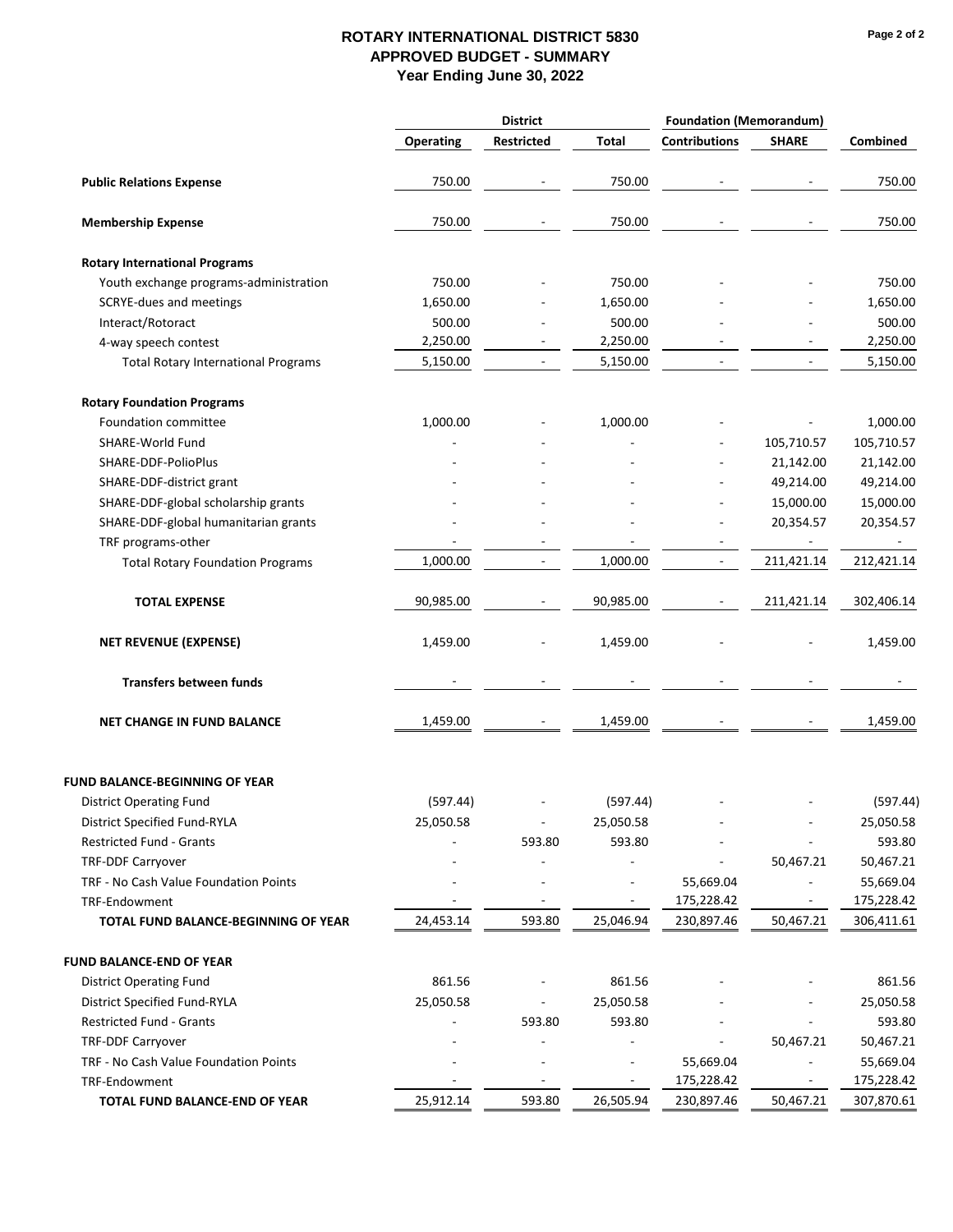|                                            | var Litaniy variv<br>JU, LULL<br><b>District</b> |                          |              | <b>Foundation (Memorandum)</b> |                          |              |
|--------------------------------------------|--------------------------------------------------|--------------------------|--------------|--------------------------------|--------------------------|--------------|
|                                            | <b>Operating</b>                                 | Restricted               | Total        | <b>Contributions</b>           | <b>SHARE</b>             | Combined     |
| <b>REVENUE</b>                             |                                                  |                          |              |                                |                          |              |
| <b>District Administration</b>             |                                                  |                          |              |                                |                          |              |
| District dues                              | 51,084.00                                        |                          | 51,084.00    |                                |                          | 51,084.00    |
| District dues-PETS club subsidy phase-in   | 13,932.00                                        |                          | 13,932.00    |                                |                          | 13,932.00    |
| RI for governor funds                      | 12,500.00                                        |                          | 12,500.00    |                                |                          | 12,500.00    |
| Club Visioning revenue                     | 125.00                                           |                          | 125.00       |                                |                          | 125.00       |
| Miscellaneous revenue                      | 5,613.00                                         |                          | 5,613.00     |                                |                          | 5,613.00     |
| Interest earned-district operating         |                                                  |                          |              |                                |                          |              |
| Interest earned-district specified         |                                                  |                          |              |                                |                          |              |
| Houston Convention HOC collection          | 7,740.00                                         |                          | 7,740.00     |                                |                          | 7,740.00     |
| Administration revenue-other               | $\overline{\phantom{a}}$                         |                          |              |                                |                          |              |
| <b>Total District Administration</b>       | 90,994.00                                        | $\blacksquare$           | 90,994.00    |                                | $\overline{\phantom{a}}$ | 90,994.00    |
| Meetings                                   |                                                  |                          |              |                                |                          |              |
| Foundation seminar-revenue                 | 1,200.00                                         |                          | 1,200.00     |                                |                          | 1,200.00     |
| Foundation seminar-expense                 | (1,200.00)                                       |                          | (1,200.00)   |                                |                          | (1,200.00)   |
| Mid year review-revenue                    |                                                  |                          |              |                                |                          |              |
| Mid year review-expense                    |                                                  |                          |              |                                |                          |              |
| District training assembly-revenue         | 1,200.00                                         |                          | 1,200.00     |                                |                          | 1,200.00     |
| District training assembly-expense         | (1,200.00)                                       |                          | (1,200.00)   |                                |                          | (1,200.00)   |
| District conference-revenue                | 20,000.00                                        |                          | 20,000.00    |                                |                          | 20,000.00    |
| District conference-expense                | (20,000.00)                                      |                          | (20,000.00)  |                                |                          | (20,000.00)  |
| Foundation dinner-revenue                  | 7,500.00                                         |                          | 7,500.00     |                                |                          | 7,500.00     |
| Foundation dinner-expense                  | (7,500.00)                                       |                          | (7,500.00)   |                                |                          | (7,500.00)   |
| Installation banquet-revenue               | 2,250.00                                         |                          | 2,250.00     |                                |                          | 2,250.00     |
| Installation banquet-expense               | (2,250.00)                                       |                          | (2,250.00)   |                                |                          | (2,250.00)   |
| PETS-expense                               |                                                  |                          |              |                                |                          |              |
| <b>Total Meetings</b>                      |                                                  | ۰                        |              |                                |                          |              |
| Rotary International Programs              |                                                  |                          |              |                                |                          |              |
| Youth exchange-long term-revenue           | 1,425.00                                         |                          | 1,425.00     |                                |                          | 1,425.00     |
| Youth exchange-long term-expense           | (500.00)                                         |                          | (500.00)     |                                |                          | (500.00)     |
| Youth exchange-short term-revenue          | 525.00                                           |                          | 525.00       |                                |                          | 525.00       |
| Youth exchange-short term-expense          |                                                  |                          |              |                                |                          |              |
| Japanese youth exchange-revenue            |                                                  |                          |              |                                |                          |              |
| Japanese youth exchange-expense            |                                                  |                          |              |                                |                          |              |
| RYLA-revenue                               | 37,000.00                                        |                          | 37,000.00    |                                |                          | 37,000.00    |
| RYLA-expense                               | (37,000.00)                                      |                          | (37,000.00)  |                                |                          | (37,000.00)  |
| Interest earned-RYLA                       |                                                  |                          |              |                                |                          |              |
| 4 Way Speech contest-revenue               | 1,000.00                                         |                          | 1,000.00     |                                |                          | 1,000.00     |
| 4 Way Speech contest-expense               | (1,000.00)                                       |                          | (1,000.00)   |                                |                          | (1,000.00)   |
| Rotary International programs-other        |                                                  |                          |              |                                |                          |              |
| <b>Total Rotary International Programs</b> | 1,450.00                                         | $\overline{\phantom{a}}$ | 1,450.00     |                                |                          | 1,450.00     |
| <b>Rotary Foundation Programs</b>          |                                                  |                          |              |                                |                          |              |
| District simplified grant-revenue          |                                                  |                          |              |                                |                          |              |
| District simplified grants-expense         |                                                  |                          |              |                                |                          |              |
| <b>District Grant-revenue</b>              |                                                  | 49,214.00                | 49,214.00    |                                |                          | 49,214.00    |
| <b>District Grant-disbursements</b>        |                                                  | (49, 214.00)             | (49, 214.00) |                                |                          | (49, 214.00) |
| Matching grants-other-revenue              |                                                  |                          |              |                                |                          |              |
| Matching grants-other-expense              |                                                  |                          |              |                                |                          |              |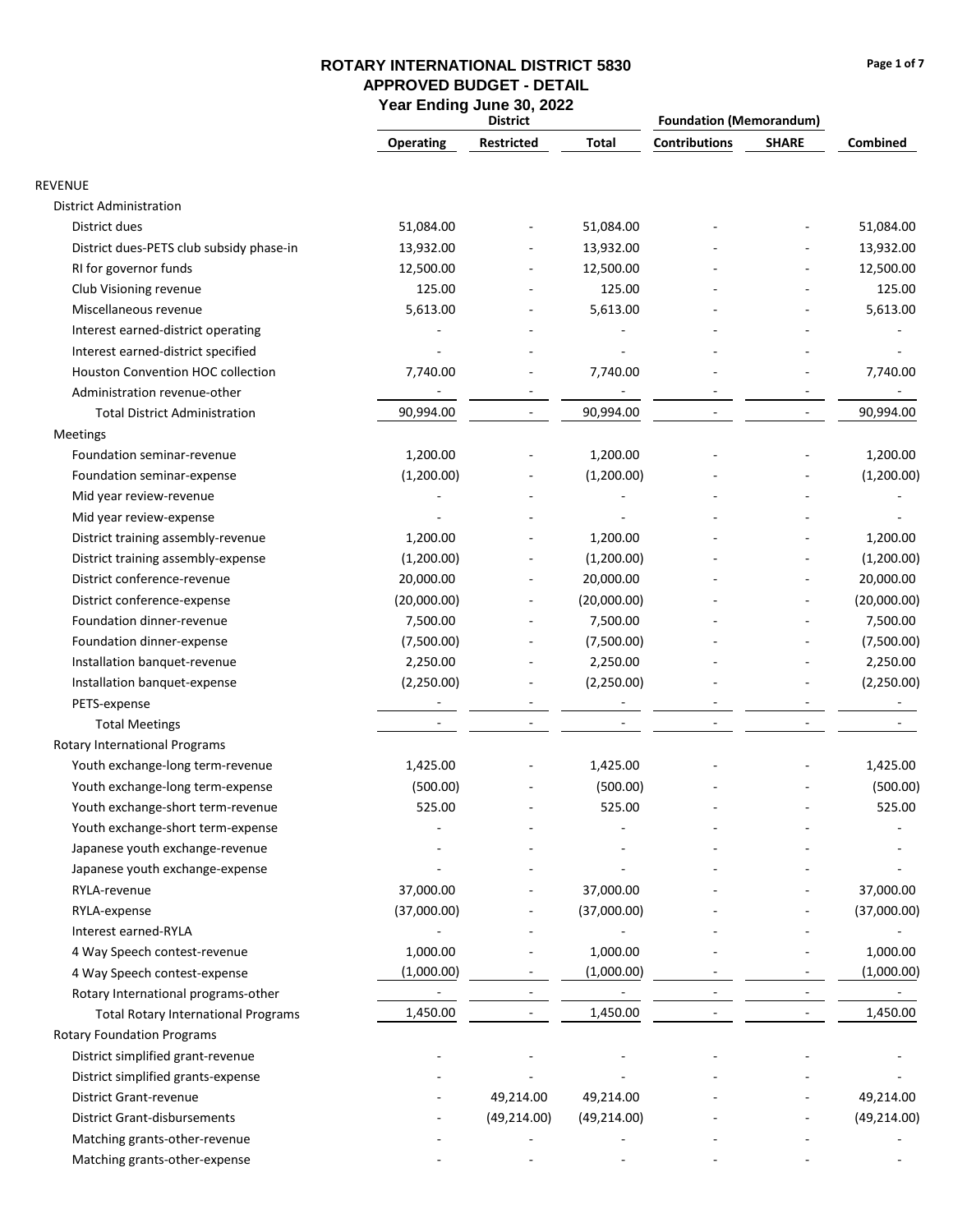### **Page 2 of 7**

### **ROTARY INTERNATIONAL DISTRICT 5830 APPROVED BUDGET - DETAIL Year Ending June 30, 2022**

|                                                 | <b>District</b>          |                          |              | <b>Foundation (Memorandum)</b> |              |              |
|-------------------------------------------------|--------------------------|--------------------------|--------------|--------------------------------|--------------|--------------|
|                                                 | <b>Operating</b>         | Restricted               | <b>Total</b> | <b>Contributions</b>           | <b>SHARE</b> | Combined     |
| Global Grants-revenue                           |                          |                          |              |                                |              |              |
| <b>Global Grants-disbursements</b>              |                          |                          |              |                                |              |              |
| PolioPlus/Partners revenue                      |                          |                          |              |                                |              |              |
| PolioPlus/Partners to TRF                       |                          |                          |              |                                |              |              |
| Disaster relief-collections                     |                          |                          |              |                                |              |              |
| Disaster relief-disbursement                    |                          |                          |              |                                |              |              |
| District raffle-revenue                         |                          |                          |              |                                |              |              |
| District raffle-expense                         |                          |                          |              |                                |              |              |
| District raffle to TRF                          |                          |                          |              |                                |              |              |
| PolioPlus merchandise/Posse Drive-revenue       |                          | 20,000.00                | 20,000.00    |                                |              | 20,000.00    |
| PolioPlus merchandise/Posse Drive-expense       |                          | 3,000.00                 | 3,000.00     |                                |              | 3,000.00     |
| PolioPlus mercahndis/Poosse Drivee to TRF       |                          | (23,000.00)              | (23,000.00)  |                                |              | (23,000.00)  |
| Paul Harris raffle-revenue                      | 4,000.00                 |                          | 4,000.00     |                                |              | 4,000.00     |
| Paul Harris raffle-expense                      |                          |                          |              |                                |              |              |
| Paul Harris raffle to TRF                       | (4,000.00)               |                          | (4,000.00)   |                                |              | (4,000.00)   |
| Silent auction-revenue                          |                          |                          |              |                                |              |              |
|                                                 |                          |                          |              |                                |              |              |
| Silent auction-expense<br>Silent auction to TRF |                          |                          |              |                                |              |              |
|                                                 |                          |                          |              |                                |              |              |
| Pass the hat appeals-revenue                    |                          |                          |              |                                |              |              |
| Pass the hat appeals-to TRF                     |                          |                          |              |                                |              |              |
| SHARE-World Fund                                |                          |                          |              |                                | 100,460.57   | 100,460.57   |
| SHARE-World Fund-Endowment income               |                          |                          |              |                                | 5,250.00     | 5,250.00     |
| <b>SHARE-District Designated Fund</b>           |                          |                          |              |                                | 100,460.57   | 100,460.57   |
| SHARE-DDF-Endowment income                      |                          |                          |              |                                | 5,250.00     | 5,250.00     |
| SHARE-DDF-Contributions                         |                          |                          |              |                                |              |              |
| <b>Total Rotary Foundation Programs</b>         | $\overline{\phantom{a}}$ |                          |              | ÷                              | 211,421.14   | 211,421.14   |
| <b>TRF Direct Contributions</b>                 |                          |                          |              |                                |              |              |
| <b>Annual Fund</b>                              |                          |                          |              | 116,100.00                     |              | 116,100.00   |
| <b>Restricted Fund</b>                          |                          |                          |              | 38,700.00                      |              | 38,700.00    |
| <b>Endowment Fund</b>                           |                          |                          |              | 5,000.00                       |              | 5,000.00     |
| Total direct contributions off-set              |                          |                          |              | (159,800.00)                   |              | (159,800.00) |
| <b>Total TRF Direct Contributions</b>           |                          |                          |              |                                |              |              |
| No Cash Value Foundation Points                 |                          |                          |              |                                |              |              |
| No cash value Foundation points-earned          |                          |                          |              |                                |              |              |
| No cash value Foundation points-used            |                          |                          |              |                                |              |              |
| No cash value Foundation points- off set        |                          |                          |              |                                |              |              |
| <b>Total No Cash Value Foundation Points</b>    |                          | $\overline{\phantom{a}}$ |              |                                |              |              |
| <b>TOTAL REVENUE</b>                            | 92,444.00                |                          | 92,444.00    |                                | 211,421.14   | 303,865.14   |
| <b>EXPENSE</b>                                  |                          |                          |              |                                |              |              |
| <b>District Administration</b>                  |                          |                          |              |                                |              |              |
| District governor expense                       |                          |                          |              |                                |              |              |
| Travel-other                                    | 750.00                   |                          | 750.00       |                                |              | 750.00       |
| PETS                                            | 1,000.00                 |                          | 1,000.00     |                                |              | 1,000.00     |
| Zone institute                                  | 2,000.00                 |                          | 2,000.00     |                                |              | 2,000.00     |
| <b>MDTI/Success Seminars</b>                    |                          |                          |              |                                |              |              |

 - - - - - - 2,000.00 - 2,000.00 - - 2,000.00

International Convention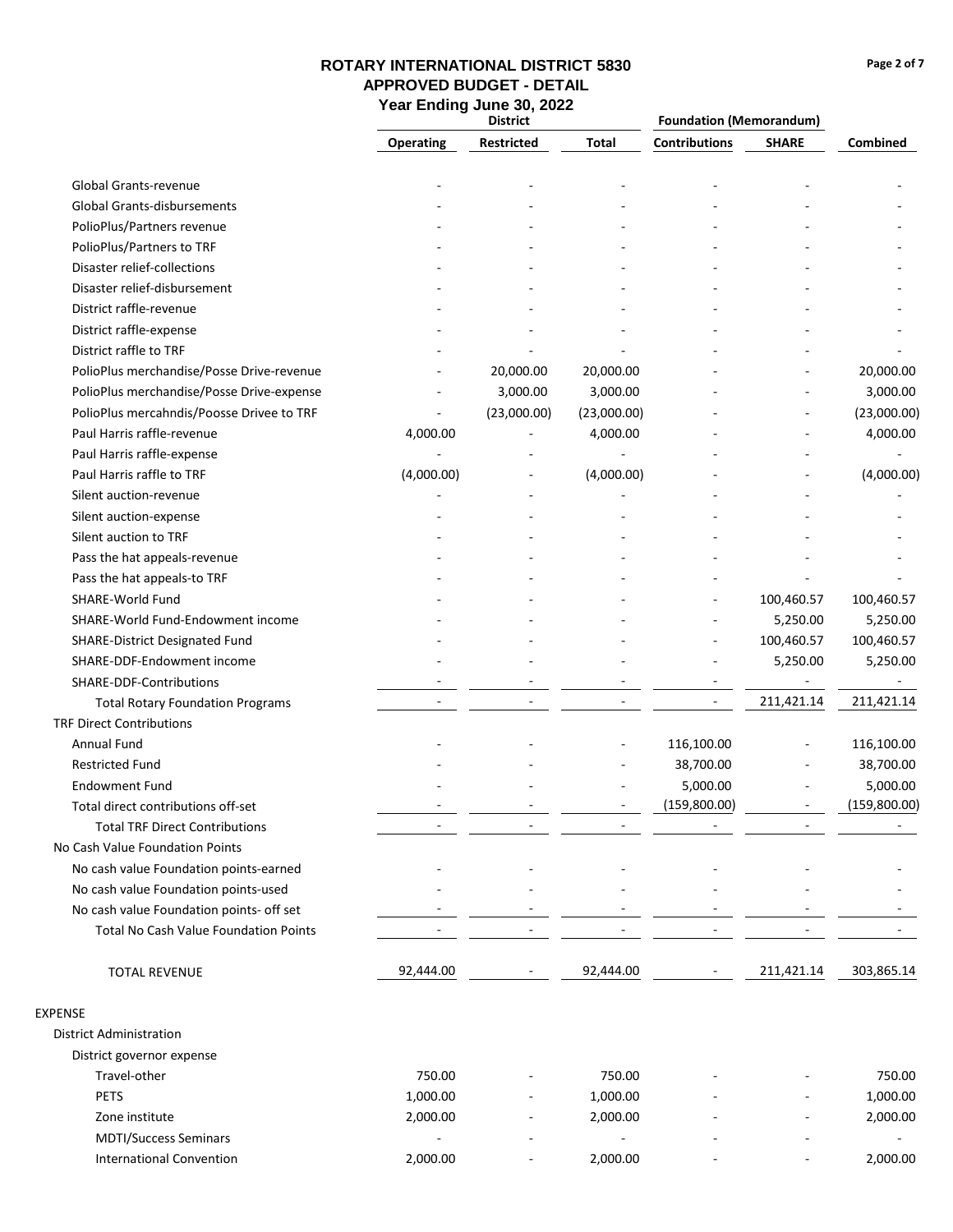### **Page 3 of 7**

|                                 |                          | <b>District</b>          |              | <b>Foundation (Memorandum)</b> |                          |           |
|---------------------------------|--------------------------|--------------------------|--------------|--------------------------------|--------------------------|-----------|
|                                 | <b>Operating</b>         | <b>Restricted</b>        | <b>Total</b> | <b>Contributions</b>           | <b>SHARE</b>             | Combined  |
| District training assembly      | 250.00                   |                          | 250.00       |                                |                          | 250.00    |
| District conference             | 1,500.00                 |                          | 1,500.00     |                                |                          | 1,500.00  |
| Leadership team meetings        | 400.00                   | ٠                        | 400.00       |                                |                          | 400.00    |
| Office supplies                 | 200.00                   |                          | 200.00       |                                |                          | 200.00    |
| Club visits                     | 6,300.00                 |                          | 6,300.00     |                                |                          | 6,300.00  |
| Newsletter-postage              | $\overline{\phantom{a}}$ |                          |              |                                |                          |           |
| Newsletter-printing             |                          |                          |              |                                |                          |           |
| Newsletter-supplies             |                          |                          |              |                                |                          |           |
| Postage                         | 200.00                   |                          | 200.00       |                                |                          | 200.00    |
| Communication                   | 2,400.00                 |                          | 2,400.00     |                                |                          | 2,400.00  |
| Clerical                        |                          |                          |              |                                |                          |           |
| Meals                           | 250.00                   |                          | 250.00       |                                |                          | 250.00    |
| District governor expense-other | 250.00                   | $\blacksquare$           | 250.00       |                                | $\overline{a}$           | 250.00    |
| Total district governor expense | 17,500.00                | $\overline{\phantom{a}}$ | 17,500.00    | $\sim$                         | $\overline{\phantom{a}}$ | 17,500.00 |
| DGE expense                     |                          |                          |              |                                |                          |           |
| Travel-other                    |                          |                          |              |                                |                          |           |
| <b>PETS</b>                     | 1,000.00                 |                          | 1,000.00     |                                |                          | 1,000.00  |
| Zone institute/GETS             | 2,500.00                 |                          | 2,500.00     |                                |                          | 2,500.00  |
| <b>MDTI/Success Seminars</b>    |                          |                          |              |                                |                          |           |
| <b>International Convention</b> | 2,000.00                 |                          | 2,000.00     |                                |                          | 2,000.00  |
| District training assembly      | 275.00                   |                          | 275.00       |                                |                          | 275.00    |
| <b>ASETS</b>                    |                          |                          |              |                                |                          |           |
| Jacket, pins and banners        | 1,500.00                 |                          | 1,500.00     |                                |                          | 1,500.00  |
| Office supplies                 | 300.00                   |                          | 300.00       |                                |                          | 300.00    |
| Club visits                     | 300.00                   |                          | 300.00       |                                |                          | 300.00    |
| Communication                   | 1,200.00                 |                          | 1,200.00     |                                |                          | 1,200.00  |
| Clerical                        |                          |                          |              |                                |                          |           |
| District directory              |                          |                          |              |                                |                          |           |
| DGE expense - Other             | 125.00                   |                          | 125.00       |                                |                          | 125.00    |
| <b>Total DGE expense</b>        | 9,200.00                 |                          | 9,200.00     |                                |                          | 9,200.00  |
| DGN expense                     |                          |                          |              |                                |                          |           |
| Travel-Other                    | 100.00                   |                          | 100.00       |                                |                          | 100.00    |
| <b>PETS</b>                     | 1,000.00                 |                          | 1,000.00     |                                |                          | 1,000.00  |
| Zone Institute/GNTS             | 2,500.00                 |                          | 2,500.00     |                                |                          | 2,500.00  |
| <b>MDTI/Success Seminars</b>    |                          |                          |              |                                |                          |           |
| <b>ASETS</b>                    |                          |                          |              |                                |                          |           |
| District conference             |                          |                          |              |                                |                          |           |
| Club visits                     | 150.00                   |                          | 150.00       |                                |                          | 150.00    |
| <b>SCRYE</b> conference         | 750.00                   |                          | 750.00       |                                |                          | 750.00    |
| DGN expense - Other             | 125.00                   |                          | 125.00       |                                |                          | 125.00    |
| <b>Total DGN expense</b>        | 4,625.00                 | ÷,                       | 4,625.00     |                                |                          | 4,625.00  |
| <b>DGND</b> expense             |                          |                          |              |                                |                          |           |
| PETS                            | 1,000.00                 |                          | 1,000.00     |                                |                          | 1,000.00  |
| Zone institute                  |                          |                          |              |                                |                          |           |
| DGND expense-other              |                          |                          |              |                                |                          |           |
| <b>Total DGND expense</b>       | 1,000.00                 | $\overline{\phantom{a}}$ | 1,000.00     |                                |                          | 1,000.00  |
|                                 |                          |                          |              |                                |                          |           |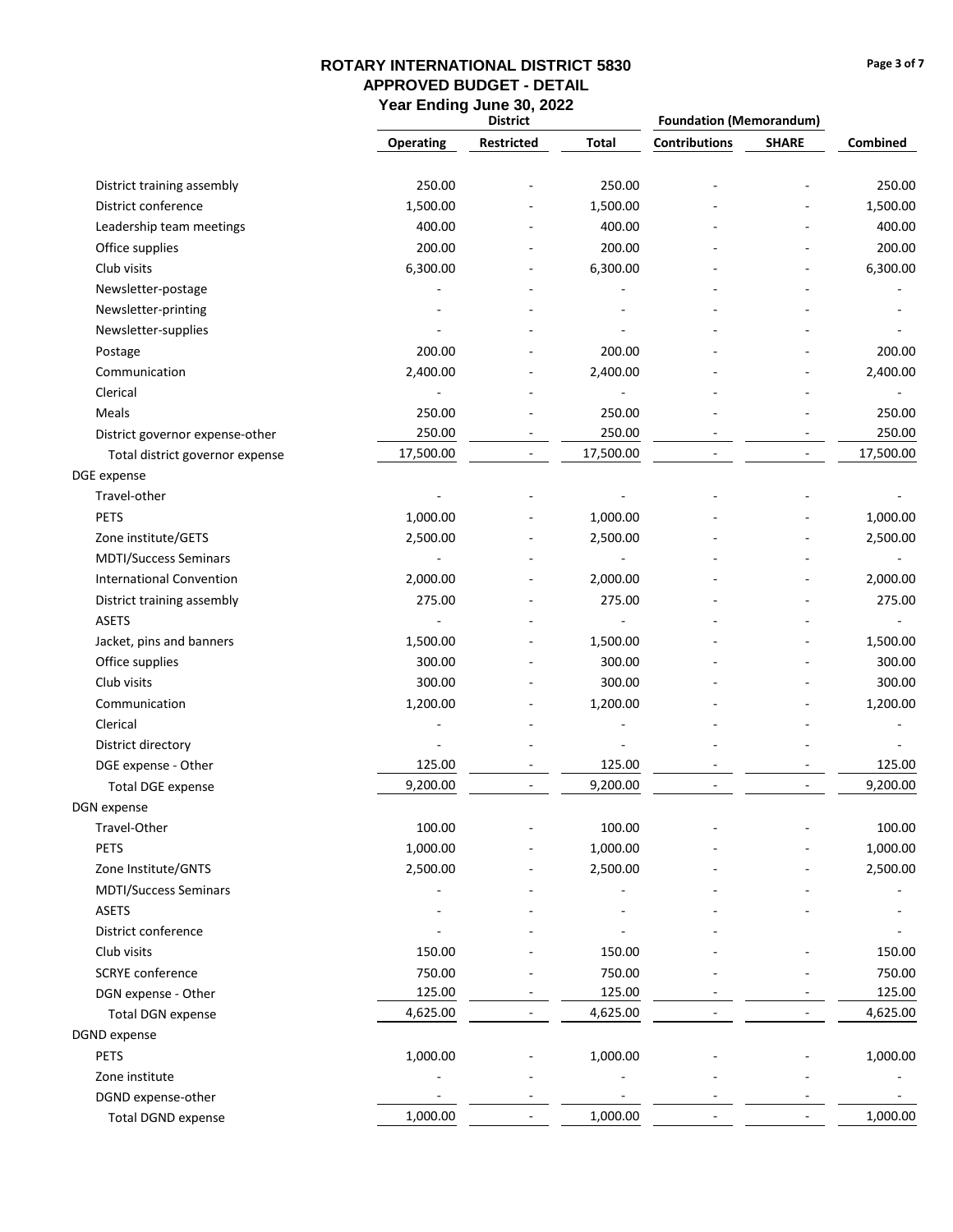### **Page 4 of 7**

|                                          | aan maanig aano oo,<br><b>District</b> |                          |                          | <b>Foundation (Memorandum)</b> |                          |                          |
|------------------------------------------|----------------------------------------|--------------------------|--------------------------|--------------------------------|--------------------------|--------------------------|
|                                          | <b>Operating</b>                       | <b>Restricted</b>        | Total                    | <b>Contributions</b>           | <b>SHARE</b>             | Combined                 |
| Assistant Governors expense              |                                        |                          |                          |                                |                          |                          |
| Travel-other                             | 1,125.00                               |                          | 1,125.00                 |                                |                          | 1,125.00                 |
| <b>PETS</b>                              |                                        |                          |                          |                                |                          |                          |
| <b>District Conference</b>               |                                        |                          |                          |                                |                          |                          |
| Jackets                                  |                                        |                          |                          |                                |                          |                          |
| <b>Assistant Governor training</b>       | 500.00                                 |                          | 500.00                   |                                |                          | 500.00                   |
| Assistant Governors-other                | $\sim$                                 | $\overline{\phantom{a}}$ | $\blacksquare$           |                                |                          | $\sim$                   |
| <b>Total Assistant Governors expense</b> | 1,625.00                               |                          | 1,625.00                 |                                |                          | 1,625.00                 |
| District Administrator                   |                                        |                          |                          |                                |                          |                          |
| <b>PETS</b>                              |                                        |                          |                          |                                |                          |                          |
| Contract services                        | 19,200.00                              |                          | 19,200.00                |                                |                          | 19,200.00                |
| Telephone and internet                   | 360.00                                 |                          | 360.00                   |                                |                          | 360.00                   |
| Office equipment                         | $\sim$                                 |                          | $\sim$                   |                                |                          |                          |
| Office supplies                          | 480.00                                 |                          | 480.00                   |                                |                          | 480.00                   |
| Other                                    | 500.00                                 |                          | 500.00                   |                                |                          | 500.00                   |
| <b>Total Executive Secretary expense</b> | 20,540.00                              | $\overline{\phantom{a}}$ | 20,540.00                |                                |                          | 20,540.00                |
| Miscellaneous expense                    |                                        |                          |                          |                                |                          |                          |
| Flowers and gifts                        | 250.00                                 |                          | 250.00                   |                                |                          | 250.00                   |
| Insurance                                |                                        |                          |                          |                                |                          |                          |
| Postage                                  |                                        |                          |                          |                                |                          |                          |
| Communications                           |                                        |                          |                          |                                |                          |                          |
| Software                                 | 525.00                                 |                          | 525.00                   |                                |                          | 525.00                   |
| RI materials and supplies                |                                        |                          |                          |                                |                          |                          |
| Contingency provisions                   |                                        |                          |                          |                                |                          |                          |
| District awards                          | 500.00                                 |                          | 500.00                   |                                |                          | 500.00                   |
| Web site costs                           | 1,650.00                               |                          | 1,650.00                 |                                |                          | 1,650.00                 |
| Multi-district dues                      | ٠                                      |                          | $\overline{\phantom{a}}$ |                                |                          | $\overline{\phantom{a}}$ |
| Zone institute dues                      |                                        |                          |                          |                                |                          |                          |
| <b>Bank fees</b>                         | 200.00                                 |                          | 200.00                   |                                |                          | 200.00                   |
| Training-officers and chairs             | 850.00                                 |                          | 850.00                   |                                |                          | 850.00                   |
| Travel-Governor's representative         | 1,000.00                               |                          | 1,000.00                 |                                |                          | 1,000.00                 |
| Council of governors                     |                                        |                          |                          |                                |                          |                          |
| PETS-Discussion leaders                  |                                        |                          |                          |                                |                          |                          |
| PETS-Rangers                             |                                        |                          |                          |                                |                          |                          |
| <b>ASETS-Attend meetings</b>             |                                        |                          |                          |                                |                          |                          |
| Outsie training-DG Team                  |                                        |                          |                          |                                |                          |                          |
| Club Visioning expenses                  |                                        |                          |                          |                                |                          |                          |
| Success Seminars-DGEs team               | 450.00                                 |                          | 450.00                   |                                |                          | 450.00                   |
| PETS club subsidy                        | 15,180.00                              |                          | 15,180.00                |                                |                          | 15,180.00                |
| Houston Convention HOC remittance        | 7,740.00                               |                          | 7,740.00                 |                                |                          | 7,740.00                 |
| Miscellaneous expense-other              | 500.00                                 |                          | 500.00                   |                                |                          | 500.00                   |
| Total miscellaneous expense              | 28,845.00                              | $\overline{\phantom{a}}$ | 28,845.00                |                                | $\overline{\phantom{a}}$ | 28,845.00                |
| <b>Total District Administration</b>     | 83,335.00                              |                          | 83,335.00                |                                |                          | 83,335.00                |
| <b>Public Relations Expense</b>          | 750.00                                 |                          | 750.00                   |                                |                          | 750.00                   |
| Membership Expense                       | 750.00                                 |                          | 750.00                   |                                |                          | 750.00                   |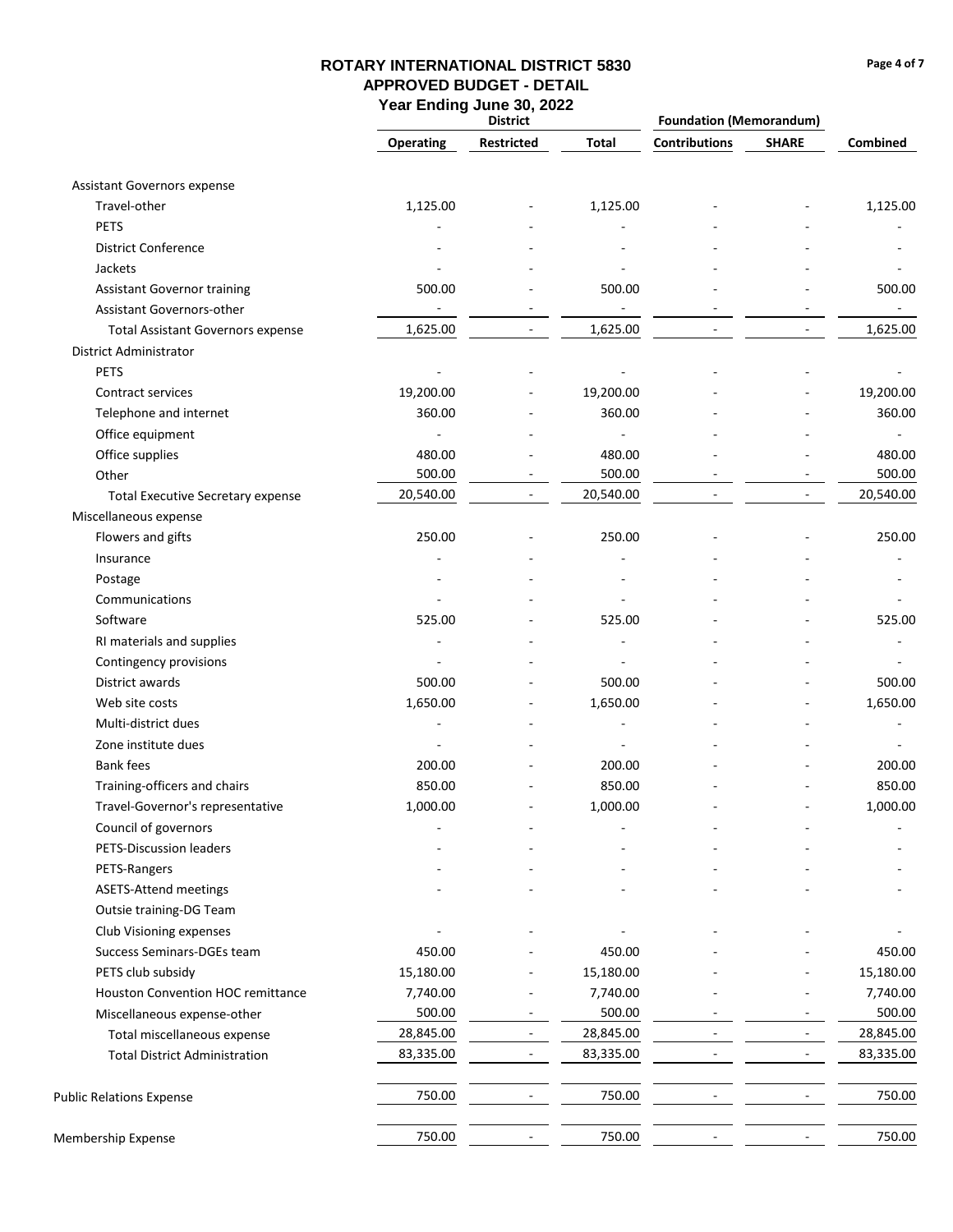|                                            | <b>District</b>          |                          |          | <b>Foundation (Memorandum)</b> |                          |                 |
|--------------------------------------------|--------------------------|--------------------------|----------|--------------------------------|--------------------------|-----------------|
|                                            | <b>Operating</b>         | <b>Restricted</b>        | Total    | <b>Contributions</b>           | <b>SHARE</b>             | <b>Combined</b> |
| Rotary International Programs              |                          |                          |          |                                |                          |                 |
| SCRYE-dues                                 | 550.00                   |                          | 550.00   |                                | ٠                        | 550.00          |
| SCRYE-meetings                             | 1,100.00                 |                          | 1,100.00 |                                | $\overline{\phantom{a}}$ | 1,100.00        |
| 4-way speech awards                        | 2,250.00                 |                          | 2,250.00 | ۰                              | ۰.                       | 2,250.00        |
| Youth exchange publication                 |                          |                          | ۰        | ۰                              | $\overline{\phantom{0}}$ |                 |
| Youth exchange-club allowance              |                          | $\overline{\phantom{a}}$ | ۰        | ۰                              | ۰                        |                 |
| Youth exchange-administrative expense      | 750.00                   |                          | 750.00   | ۰                              | ۰.                       | 750.00          |
| Youth exchange-insurance                   |                          | $\overline{\phantom{0}}$ | ٠        | ٠                              | $\overline{\phantom{a}}$ |                 |
| Roteract / Interact                        | 500.00                   |                          | 500.00   | ٠                              | ۰                        | 500.00          |
| Presidential emphasis                      | $\overline{\phantom{0}}$ |                          | ۰        | ٠                              | $\overline{\phantom{a}}$ |                 |
| Rotary International programs-other        |                          |                          |          |                                |                          |                 |
| <b>Total Rotary International Programs</b> | 5,150.00                 |                          | 5,150.00 |                                |                          | 5,150.00        |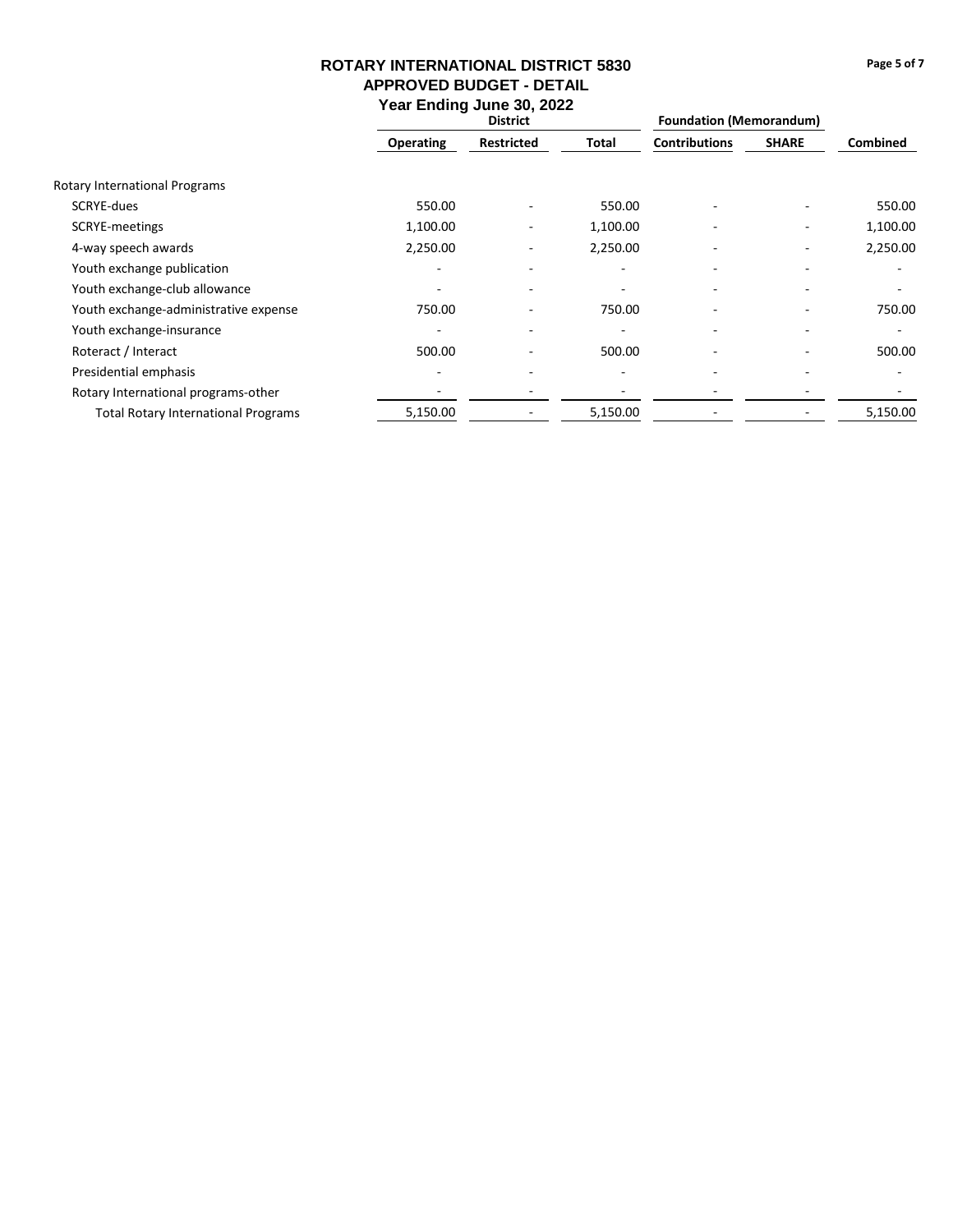### **Page 6 of 7**

# **ROTARY INTERNATIONAL DISTRICT 5830 APPROVED BUDGET - DETAIL**

**Year Ending June 30, 2022**

|                                              | <b>District</b>  |                          |                          | <b>Foundation (Memorandum)</b> |                          |            |
|----------------------------------------------|------------------|--------------------------|--------------------------|--------------------------------|--------------------------|------------|
|                                              | <b>Operating</b> | Restricted               | Total                    | <b>Contributions</b>           | <b>SHARE</b>             | Combined   |
| <b>Rotary Foundation Programs</b>            |                  |                          |                          |                                |                          |            |
| GSE-Outbound                                 |                  |                          |                          |                                |                          |            |
| GSE-Inbound                                  |                  |                          |                          |                                |                          |            |
| Ambassadorial scholar                        |                  |                          |                          |                                |                          |            |
| Foundation committee                         | 1,000.00         |                          | 1,000.00                 |                                |                          | 1,000.00   |
| <b>Future Vision Transition Subcommittee</b> |                  |                          |                          |                                |                          |            |
| Transfer to Rotary Foundation                |                  |                          |                          |                                |                          |            |
| SHARE-World Fund                             |                  |                          |                          | ٠                              |                          |            |
|                                              |                  |                          |                          |                                | 105,710.57               | 105,710.57 |
| SHARE-DDF-District simplified grants         |                  |                          |                          |                                |                          |            |
| SHARE-DDF-Matching grants                    |                  |                          |                          |                                |                          |            |
| SHARE-DDF-Ambassadorial scholarships         |                  |                          |                          |                                |                          |            |
| SHARE-DDF-PolioPlus                          |                  |                          |                          | ٠                              | 21,142.00                | 21,142.00  |
| SHARE-DDF-district grant                     |                  |                          |                          | ÷                              | 49,214.00                | 49,214.00  |
| SHARE-DDF-global VTT grants                  |                  |                          |                          |                                |                          |            |
| SHARE-DDF-global scholarship grants          |                  |                          |                          |                                | 15,000.00                | 15,000.00  |
| SHARE-DDF-global humanitarian grants         |                  |                          |                          |                                | 20,354.57                | 20,354.57  |
| SHARE-DDF-Other                              |                  |                          |                          |                                |                          |            |
| TRF programs-other                           |                  |                          |                          |                                |                          |            |
| <b>Total Rotary Foundation Programs</b>      | 1,000.00         |                          | 1,000.00                 | $\overline{\phantom{a}}$       | 211,421.14               | 212,421.14 |
| <b>TOTAL EXPENSE</b>                         | 90,985.00        | $\overline{\phantom{a}}$ | 90,985.00                | $\qquad \qquad \blacksquare$   | 211,421.14               | 302,406.14 |
| NET REVENUE (EXPENSE)                        | 1,459.00         |                          | 1,459.00                 |                                |                          | 1,459.00   |
| Transfers between funds                      |                  |                          |                          |                                |                          |            |
| NET CHANGE IN FUND BALANCE                   | 1,459.00         |                          | 1,459.00                 |                                |                          | 1,459.00   |
| FUND BALANCE-BEGINNING OF YEAR               |                  |                          |                          |                                |                          |            |
| <b>District Operating Fund</b>               | (597.44)         |                          | (597.44)                 |                                |                          | (597.44)   |
| <b>District Specified Fund</b>               |                  |                          |                          |                                |                          |            |
| District Specified Fund-RYLA                 | 25,050.58        |                          | 25,050.58                |                                |                          | 25,050.58  |
| <b>Restricted Fund - Grants</b>              |                  | 593.80                   | 593.80                   |                                | $\overline{\phantom{a}}$ | 593.80     |
| TRF - DDF carryover                          |                  |                          |                          | ÷                              | 50,467.21                | 50,467.21  |
| TRF - No Cash Value Foundation Points        |                  |                          |                          | 55,669.04                      |                          | 55,669.04  |
| TRF - District Advised Fund                  |                  |                          |                          | ÷                              |                          |            |
| TRF - Endowment                              |                  |                          | $\blacksquare$           | 175,228.42                     | $\sim$                   | 175,228.42 |
| TOTAL FUND BALANCE-BEGINNING OF YEAR         | 24,453.14        | 593.80                   | 25,046.94                | 230,897.46                     | 50,467.21                | 306,411.61 |
|                                              |                  |                          |                          |                                |                          |            |
| FUND BALANCE-END OF YEAR                     |                  |                          |                          |                                |                          |            |
| <b>District Operating Fund</b>               | 861.56           |                          | 861.56                   |                                |                          | 861.56     |
| District Specific Fund                       |                  |                          | $\blacksquare$           |                                |                          | $\sim$     |
| District Specified Fund-RYLA                 | 25,050.58        | $\overline{\phantom{a}}$ | 25,050.58                |                                |                          | 25,050.58  |
| Restricted Fund - Grants                     |                  | 593.80                   | 593.80                   |                                |                          | 593.80     |
| TRF - DDF Carryover                          |                  |                          |                          | $\blacksquare$                 | 50,467.21                | 50,467.21  |
| TRF - No Cash Value Foundation Points        |                  |                          | $\overline{\phantom{a}}$ | 55,669.04                      | $\overline{\phantom{a}}$ | 55,669.04  |
| TRF - Donor Advised Fund                     |                  |                          |                          |                                |                          |            |

- - - 175,228.42 - 175,228.42

TRF - Endowment